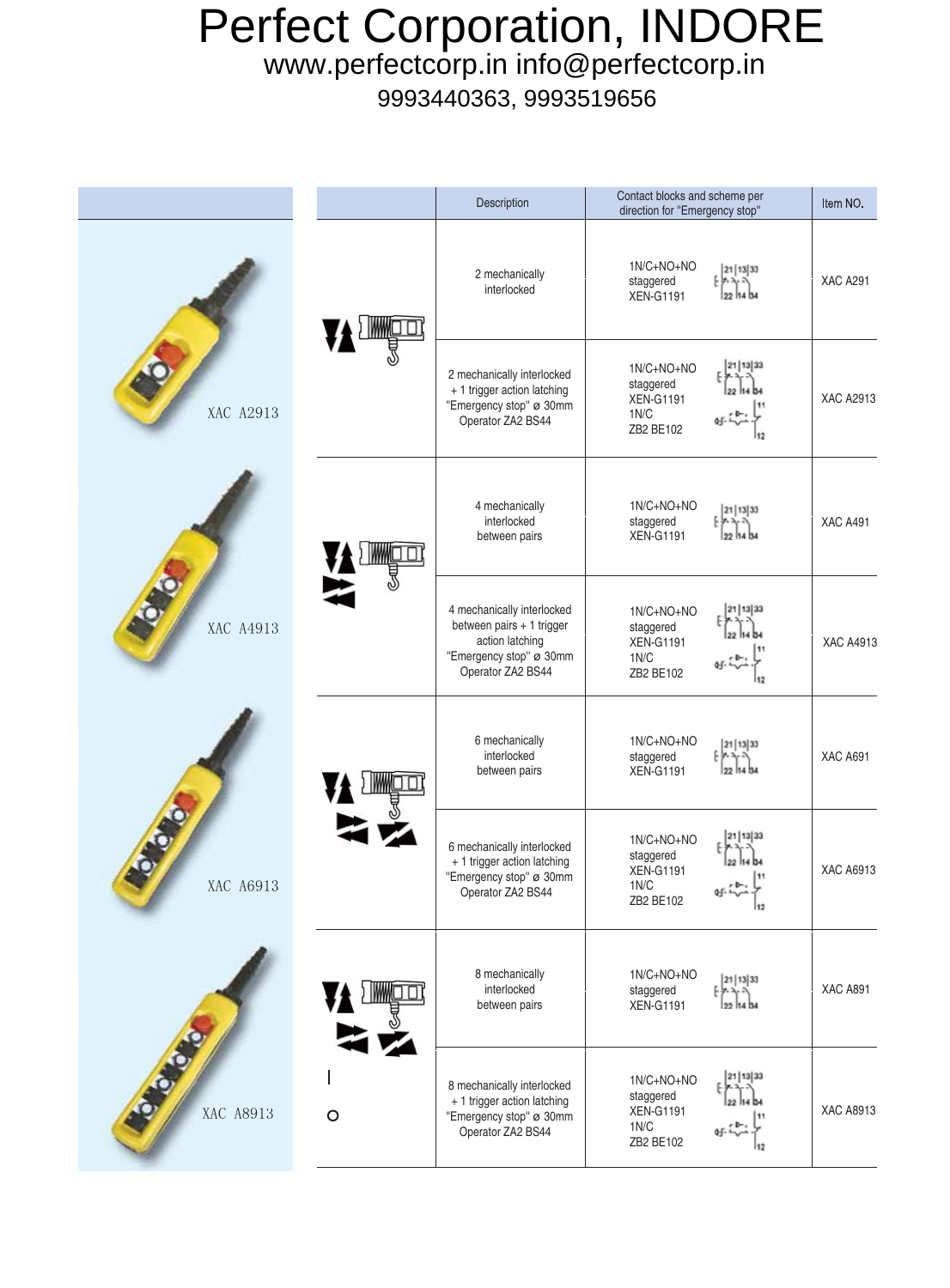## Perfect Corporation, INDORE

www.perfectcorp.in info@perfectcorp.in

9993440363, 9993519656

|                       |         | Description                                                                                                                | Contact blocks and scheme per<br>direction for "Emergency stop"             | Item NO.         |
|-----------------------|---------|----------------------------------------------------------------------------------------------------------------------------|-----------------------------------------------------------------------------|------------------|
| XAC A271              |         | 2 mechanically<br>interlocked                                                                                              | 13<br>ZB2-BE101 [-<br>11 4                                                  | <b>XAC A271</b>  |
|                       |         |                                                                                                                            | ZB2 BE102<br> 21 13<br>$\boldsymbol{+}$<br>ZB2 BE101                        | <b>XAC A281</b>  |
|                       |         | 2 mechanically interlocked<br>+ 1 trigger action latching<br>"Emergency stop" ø 30mm<br>Operator ZA2-BS44                  | 11<br>13<br>ZB2 BE102<br>ZB2 BE101 [ -<br>112                               | <b>XAC A2713</b> |
|                       |         |                                                                                                                            | ZB2 BE102<br>11 13<br>ZB2 BE102<br>$^{+}$<br>ZB2 BE101<br>12114<br>112      | <b>XAC A2813</b> |
|                       |         | 4 mechanically<br>interlocked<br>between pairs                                                                             | 13<br>ZB2 BE101 [-<br>H4                                                    | XAC A471         |
| XAC A471              |         |                                                                                                                            | ZB2 BE102<br>11 13<br>ZB2 BE101<br>12114                                    | <b>XAC A481</b>  |
|                       |         | 4 mechanically interlocked<br>between pairs + 1 trigger<br>action latching<br>"Emergency stop" ø 30mm<br>Operator ZA2-BS44 | 11<br>13<br>ZB2 BE101 E <sup>-</sup><br>ZB2 BE102<br>M4<br>112              | <b>XAC A4713</b> |
|                       |         |                                                                                                                            | ZB2 BE102<br>11 13<br>ZB2 BE102<br>$\ddot{}$<br>ZB2 BE101<br>12114<br>12    | <b>XAC A4813</b> |
| $\bullet$<br>XAC A671 |         | 6 mechanically<br>interlocked<br>between pairs                                                                             | 13<br>ZB2 BE101 $E =$<br>14                                                 | <b>XAC A671</b>  |
|                       |         |                                                                                                                            | ZB2 BE102<br>11 13<br>$+$<br>ZB2 BE101<br>12 14                             | XAC A681         |
|                       |         | 6 mechanically interlocked<br>between pairs + 1 trigger<br>action latching<br>"Emergency stop" ø 30mm<br>Operator ZA2-BS44 | 13<br>11<br>ZB2 BE101 E-<br>ZB2 BE102 F<br>H4<br>12                         | <b>XAC A6713</b> |
|                       |         |                                                                                                                            | ZB2 BE102<br> 11 13<br>ZB2 BE102 Q-<br>$^+$<br>ZB2 BE101<br>$12$ 14<br>112  | XAC A6813        |
| XAC A871              | $\circ$ | 8 mechanically<br>interlocked<br>between pairs                                                                             | 13<br>ZB2 BE101 [-2]<br>H4                                                  | XAC A871         |
|                       |         |                                                                                                                            | ZB2 BE102<br>11 13<br>$\ddot{}$<br>ZB2 BE101<br>12114                       | XAC A881         |
|                       |         | 8 mechanically interlocked<br>between pairs + 1 trigger<br>action latching<br>"Emergency stop" ø 40mm<br>Operator ZA2-BS44 | 11<br>13<br>ZB2 BE102 F-F<br>ZB2 BE101 E-<br>H4<br>12                       | <b>XAC A8713</b> |
|                       |         |                                                                                                                            | ZB2 BE102<br>11 13<br>ZB2 BE102 +-<br>$^{+}$<br>ZB2 BE101<br>$12$ 14<br>112 | <b>XAC A8813</b> |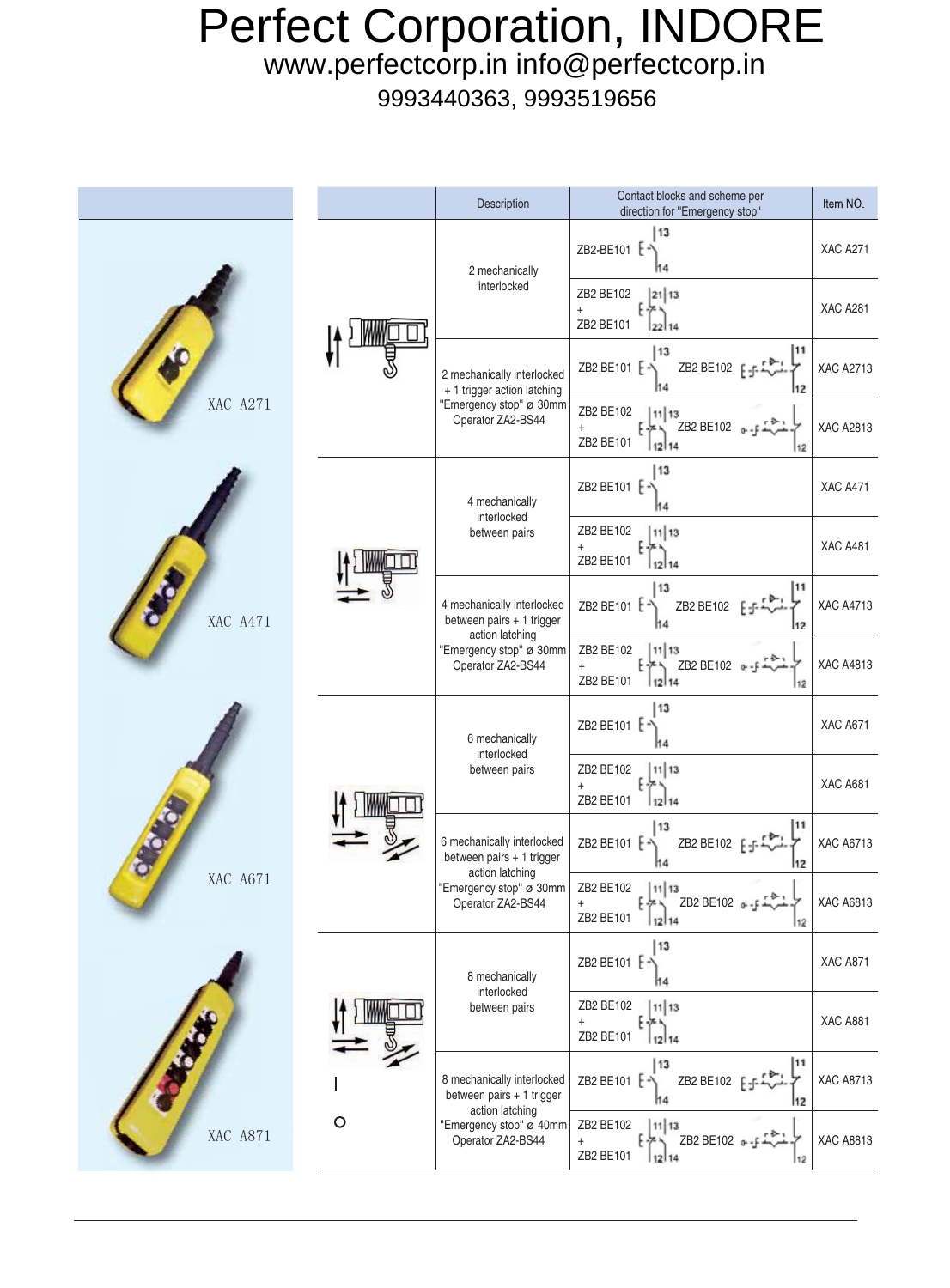## Perfect Corporation, INDORE

www.perfectcorp.in info@perfectcorp.in

9993440363, 9993519656

## **Specification**

| <b>Functions:</b>                | 1 or 2 speed up, down, right, and left movements, etc.;<br>emergency stop (ZA2-BS44, ZA2-BS54) available |
|----------------------------------|----------------------------------------------------------------------------------------------------------|
| <b>Conformity to standards</b>   | IEC 947-5-1, EN 60947-5-1                                                                                |
| Ambient air temperature          | For operation $\degree$ C - 25+70                                                                        |
|                                  | For storage $\degree$ C - 40+70                                                                          |
| <b>Vibration resistance</b>      | 15 gn (10500 Hz) conforming to IEC 68-2-6                                                                |
| <b>Shock resistance</b>          | 100 gn conforming to IEC 68-2-27                                                                         |
| <b>Electric shock protection</b> | Class II conforming to IEC 536 and NF C 20-030                                                           |
| Degree of protection             | IP 65 conforming to IEC 529; IK 08 conforming to EN50102                                                 |
| <b>Mechanical durability</b>     | 3 millions operating cycles                                                                              |
| <b>Enclosure</b>                 | Double insulated polypropylene, coloured yellow throughout                                               |
| <b>Cable entry</b>               | Rubber sleeve with stepped entry diameter for                                                            |
|                                  | cable $\emptyset$ 8 $\emptyset$ 26 ameter for cable $\emptyset$ 8 $\emptyset$ 26mm                       |
| <b>Certification:</b>            | CE marking                                                                                               |